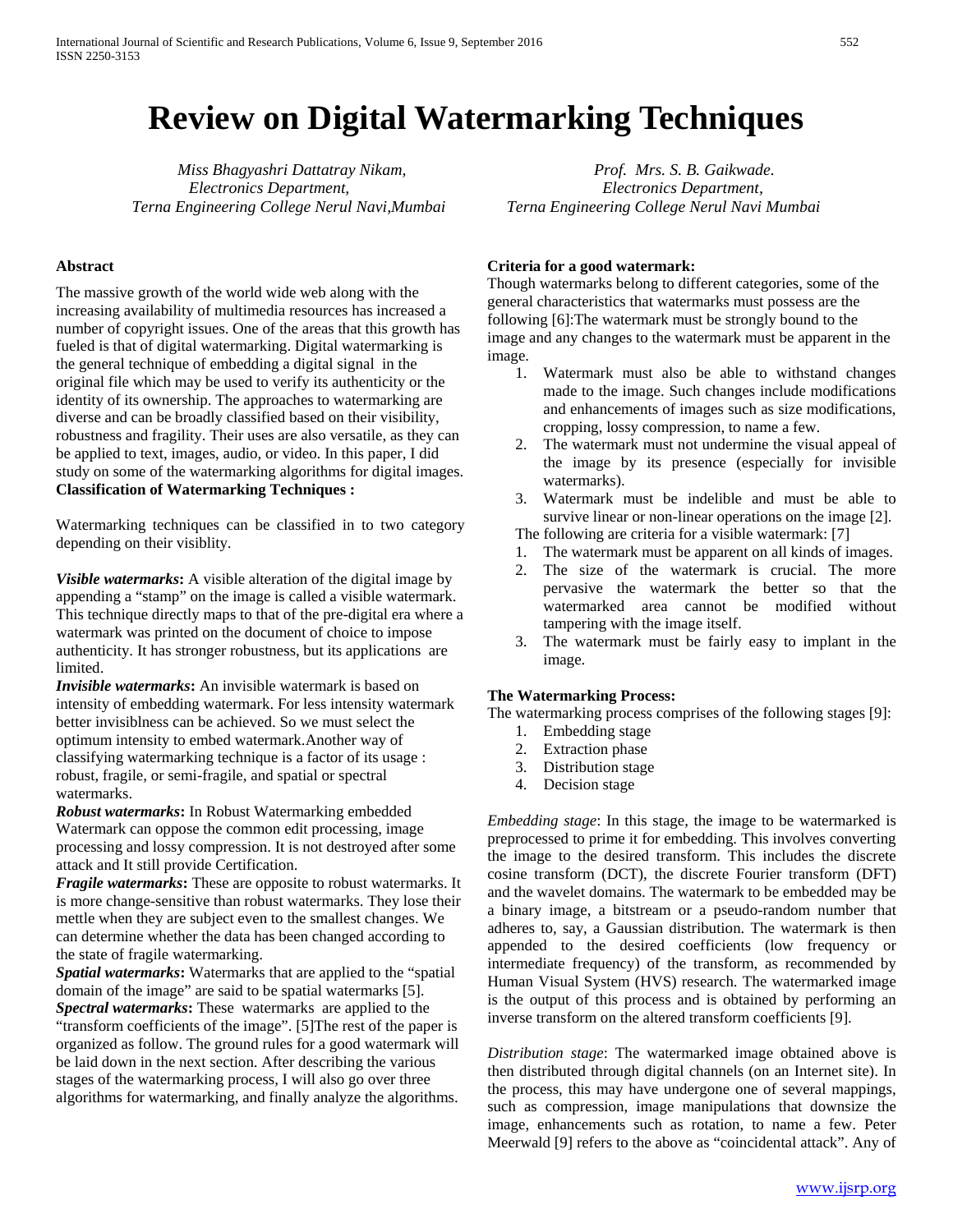the above may put the watermarking scheme to test, as we will see in the ensuing section. In addition, malicious attacks also are possible in this stage to battle with the watermark. These are referred to in Meerwald's work [9] as "hostile attacks".

*Extraction stage*: In this stage, an attempt is made to regain the watermark or signature from the distributed watermarked image. This stage may need a private key or a shared public key, in combination with the original image, or just the watermarked image [9].

*Decision stage*: In this stage, the extracted watermark is compared with the original watermark to test for any discrepancies that might have set in during distribution. A common way of doing this is by computing the Hamming distance [9].

$$
HD = \underbrace{(W^{mod} \cdot W)}_{||W^{mod}||.||W||}
$$

where both the numerator and denominator are dot products.

HD obtained above is compared to a threshold, T, to determine how close  $W^{\text{mod}}$  is to W.

## **Techniques used for digital watermarking:**

#### *Hash Functions as fragile watermarks:*

According to Wolfgang and Delp[3], hash functions can be used as fragile watermarks. One of the methods they have used as watermarks is the block-based hash function (BBHF) [3]. The hash is computed on the width and height of the image block. Specifically,  $X_b$  is the width of the block and  $Y_b$  is the height of the block and  $X_b * Y_b$  is the hash function. The hash values of every block of the image are stored. In order to test the sanctity of an image, the stored hash values are compared to the hash values of the image whose sanctity is to be tested. If the hash values do not correspond to each other, then the block which houses the discrepancy is the one that has been altered (see figure 1 in the appendix).

*Variable-Watermark Two-Dimensional Algorithm (VW2D***)** [3] Wolfgang and Delp have developed this algorithm for image authentication. Both the watermark and the watermarked image are used here to authenticate the image. A pseudorandom binary sequence is the watermark and this sequence is superimposed on the original image in blocks. This can be elucidated as follows: Let WI be the watermarked image, W be the watermark and X be the original image. Then  $WI<sub>b</sub>$  is a block of the watermarked image,  $W_b$  is a block of the watermark and  $X_b$  is a block of the original image. The watermarked image is generated as follows [3]:

 $WI = WI_{b1} + WI_{b2} + ... + WI_{bn}$ 

And each watermarked image block is generated as follows:

 $WI_{bi} = X_{bi} + W_{bi}$  (where I = 1 to n)

Checking to see if a watermark resides in an image (Test) is done as follows:

$$
\bigtriangleup_{bi} \textcolor{blue}{=} W I_{bi} \textcolor{red}{.}\ W_{bi} \textcolor{red}{\cdot} Test_{bi} \textcolor{red}{.} W_{bi}
$$

A threshold value can be chosen to authenticate the test image. The threshold is compared with the delta value computed above. The choice of the threshold value can determine the extent of changes that are tolerated to the watermarked image. The spectrum of scenarios that can be tested range gradually from unchanged to highly manipulated. Such a choice also gives the users of this algorithm some leeway in choosing the strictness with which manipulations are caught. The effect of choosing different threshold values can be seen in the images in the Appendix (Figures 2,3,4,5).

#### **Human Visual System (HVS):**

In order to develop good watermarking algorithms, characteristics of the human visual system have been extensively studied. The nuances of visual perception have given scientists an insight into modeling watermarks that do not interfere with the host image. Wolfgang, Delp and Podilchuk [2] have listed some of the characteristics of the human visual system by the following 3 criteria, as given in Wolfgang et al's paper [2]: 1. Sensitivity to frequency: the HVS is more sensitive to higher frequencies than to lower frequencies. [2]

2.Contrast masking: This refers to how one signal influences the expression of another signal. Presence of two signals in the same frequency enhances this property [2].While the above two algorithms have been applied to the spatial domain of the image, watermarking algorithms that tap into various transforms became popular, thanks to their robustness and quality. Some of the transforms that are used for this purpose include the discrete cosine transform (DCT), discrete Fourier transform (DFT) and the wavelet domains. These techniques combined with studies on the human visual system have allowed for the development of good watermarking techniques.A very popular compression technology for still images is JPEG [2]. Compression in JPEG occurs as follows. The still image to be compressed is passed through a coder, which transforms the image by ripping it into distinct blocks of 8\*8 pixels. A DCT is applied on the thus obtained distinct blocks.

#### *A Semi-Fragile Watermark in the DCT domain –Lin's algorithm:*

Lin et. al [1] have developed a semi-fragile watermark in the DCT domain.

*Watermark*: The watermark is given by "pseudo-random zeromean, unit variance Gaussian distributed numbers"[1].

## 8x8 DCT Block



Figure 1: watermarking process using the DCT domain. The clear blocks are marked coefficients while the grey blocks are unmarked coefficients. Figure obtained from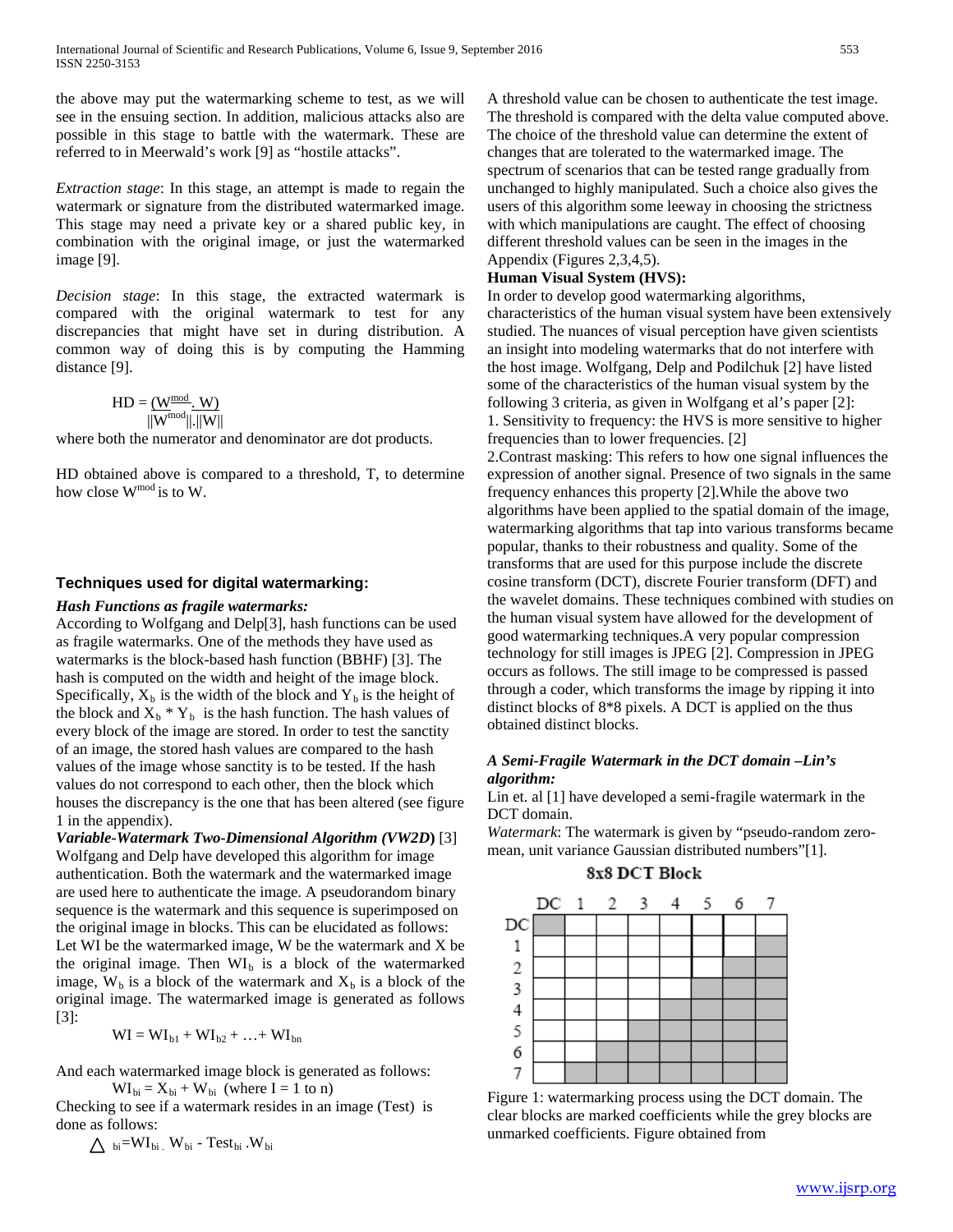<ftp://skynet.ecn.purdue.edu/pub/dist/delp/ei00-water/paper.pdf>  $[1]$ 

*Embedding stage*: Watermark is embedded in every 8\*8 DCT block. Though each block has a different watermark, the watermark is embedded on the same indices of each block. The DC coefficient and some other coefficients including the high frequency AC coefficients of the block are not marked. The inverse DCT is constructed to produce the watermark W.[1]  $WI= O + strength (W)$ , Where, WI is the watermarked image, O is the original image, and strength is the strength of the watermark.

*Detection stage*: Detection is done by comparing blocks with corresponding blocks to localize any changes. A threshold is compared to the test value computed for each of the blocks to figure out if a block has been modified. The algorithm described in Lin's paper is discussed below.[1]

Let  $B(x,y)$  be an arbitrary block.

Col-diff  $(Block(x,y)) = Block(x,y) - Block(x+1,y)$  for x in {  $1,2,...$ blocksize  $-1$ )

Or 0 if  $x =$  blocksize

Row-diff(Block(x,y))= Block(x,y) – Block(x,y+1) for y in {  $1,2,...$ blocksize  $-1)$ 

Or 0 if  $y =$ blocksize

T is computed as a single matrix obtained by concatenating coldiff anf row-diff of the test image block and water-block is the corresponding matrix for the watermarked image.

 $T = [Col-diff(T(x,y))$  Row-diff(T(x,y))]

 $W = [Col-diff(W(x,y))$  Row-diff(W(x,y))]

Since we need to obtain a dot product, the matrix T and W above are permuted to obtain a vector. The permutation function, F, should be uniform for both the matrices.

 $F(T) = vector(T)$ 

 $W(T)=vector(T)$ 

 The test statistic, S, can be computed as follows:  $S = (T.W) / sqrt((T.T)(W.W))$ 

Comparing the blocks can be done as follows. An appropriate threshold, T, is chosen and compared with the test statistic.

 $S \geq T \implies \text{block unaltered}$ 

$$
S < T \Rightarrow block \ altered
$$

## **Evaluation of algorithms:**

The hash algorithm and the VW2D algorithms were used in the spatial domain while Lin's algorithm utilized the DCT domain. The hash algorithm is the least tolerant to changes to images, while both VW2D and Lin's algorithm offered some resilience to change in the form of a tolerance level that could be assigned for comparisons. However, while both VW2D and Lin's algorithm can handle lossy compression that JPEG doles out to images, Lin's algorithm also made use of the HVS perception in its algorithm by only making changes to the low frequency coefficients. Since JPEG compression is done using the DCT transform, Lin's algorithm is the best bet for JPEG images. Using any of the above algorithms will reflect changes made to the watermarked images, although to different extents. The watermarks themselves are not too difficult to embed and hence can be embedded easily. An appropriate watermarking process can therefore be chosen, based on the purpose and level of protection required. **Conclusion:**

Watermarking is a vast field and a lot of research is going on in this area. Digital watermarking together will definitely provide copyright protection for images. Depending on the given requirements and the level of security required, an appropriate watermarking algorithm can be chosen.

#### **References:**

- 1. E. T. Lin, C. I. Podilchuk, and E. J. Delp, "Detection of Image Alterations Using Semi-Fragile Watermarks," *Proceedings of the SPIE International Conference on Security and Watermarking of Multimedia Contents II,* Vol. 3971, January 23 - 28, 2000, San Jose, CA.
- 2. R. B. Wolfgang, C. I. Podilchuk, and E. J. Delp, "Perceptual Watermarks for Digital Images and Video," *Proceedings of the IEEE,* Vol. 87, No. 7, July 1999, pp. 1108-1126.
- 3. R. B. Wolfgang and E. J. Delp, "Fragile Watermarking Using the VW2D Watermark," *Proceedings of the SPIE/IS&T International Conference on Security and Watermarking of Multimedia Contents,* vol. 3657, January 25 - 27, 1999, San Jose, CA, pp. 204-213.
- 4. E. T. Lin and E. J. Delp, "A Review of Fragile Image Watermarks," *Proceedings of the Multimedia and Security Workshop (ACM Multimedia '99) Multimedia Contents,* October 1999, Orlando, pp. 25-29.
- 5. <http://www.ece.purdue.edu/~ace/water2/digwmk.html>
- 6. [http://www.acm.org/~hlb/publications/dig\\_wtr/dig\\_watr](http://www.acm.org/~hlb/publications/dig_wtr/dig_watr.html) [.html](http://www.acm.org/~hlb/publications/dig_wtr/dig_watr.html)
- 7. [http://www.cs.unt.edu/~smohanty/research/ConfPapers/](http://www.cs.unt.edu/~smohanty/research/ConfPapers/2002/MohantyICME2000.pdf) [2002/MohantyICME2000.pdf](http://www.cs.unt.edu/~smohanty/research/ConfPapers/2002/MohantyICME2000.pdf)
- 8. Peter Meerwald and Andreas Uhl, "Digital Watermarking in the Wavelet Transform Domain" , January 2001

## **Appendix:**

The following images are obtained from Dr.Delp's Website at



Figure 1:test image for a modified image using BBHF from <ftp://skynet.ecn.purdue.edu/pub/dist/delp/ei99-hash/paper.pdf> [3]



Figure 2: Original image(before watermarking) .Figure obtained from from [ftp://skynet.ecn.purdue.edu/pub/dist/delp/ei99](ftp://skynet.ecn.purdue.edu/pub/dist/delp/ei99-hash/paper.pdf) [hash/paper.pdf](ftp://skynet.ecn.purdue.edu/pub/dist/delp/ei99-hash/paper.pdf) [3]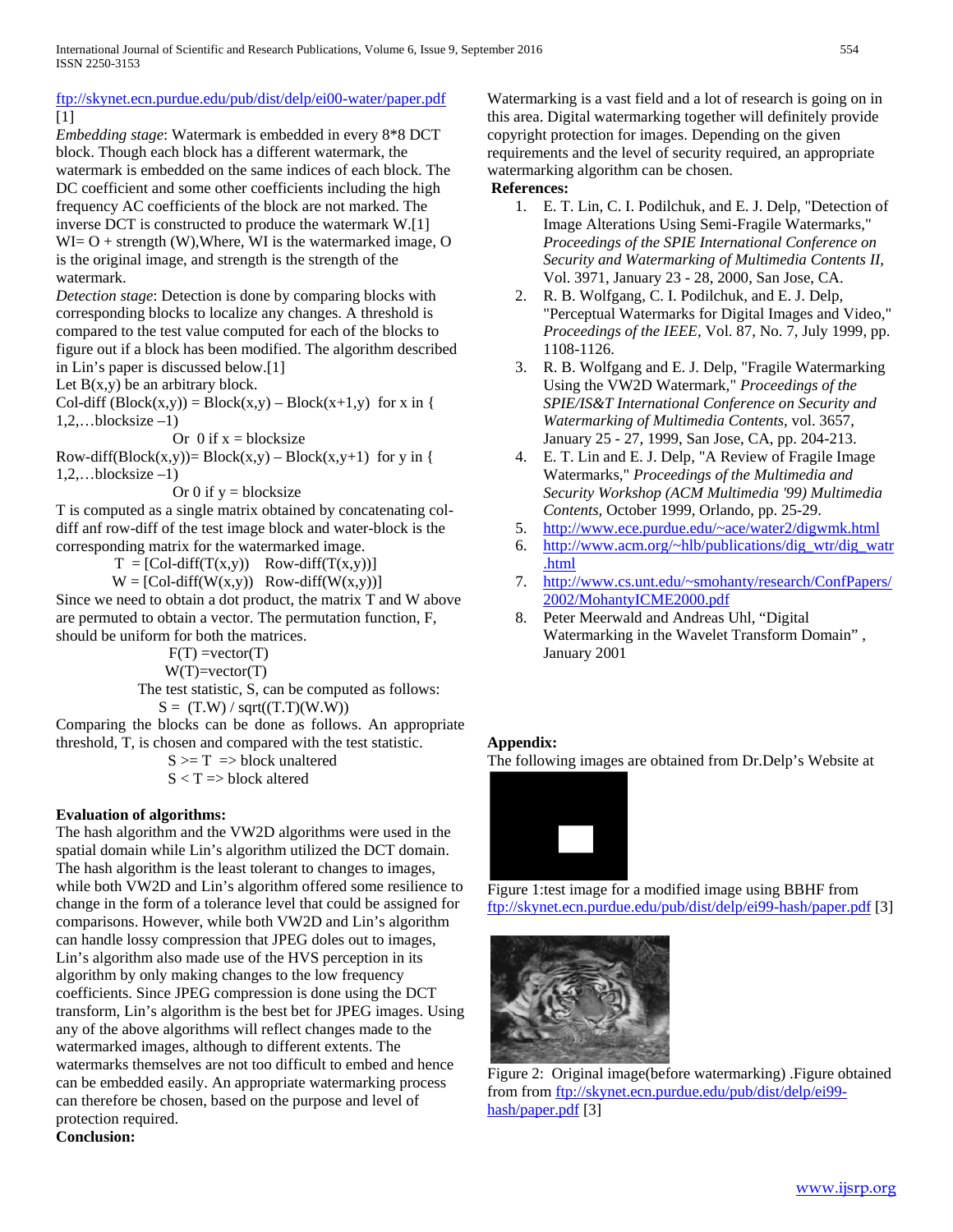

Figure 3: Watermarked image using the VW2D algorithm. <ftp://skynet.ecn.purdue.edu/pub/dist/delp/ei99-hash/paper.pdf>



Figure 4 :test image for a modified image using VW2D with a threshold  $T = 0$  from <ftp://skynet.ecn.purdue.edu/pub/dist/delp/ei99-hash/paper.pdf> [3]



Figure 5:test image for a modified image using VW2D with a threshold T=200 from <ftp://skynet.ecn.purdue.edu/pub/dist/delp/ei99-hash/paper.pdf> [3]



Figure 6: Original image prior to watermarking. Figure obtained from [ftp://skynet.ecn.purdue.edu/pub/dist/delp/ei00](ftp://skynet.ecn.purdue.edu/pub/dist/delp/ei00-water/paper.pdf) [water/paper.pdf](ftp://skynet.ecn.purdue.edu/pub/dist/delp/ei00-water/paper.pdf) [1]



Figure 7: Modified watermarked image (watermarking done using Lin's algorithm).

<ftp://skynet.ecn.purdue.edu/pub/dist/delp/ei00-water/paper.pdf> [1]